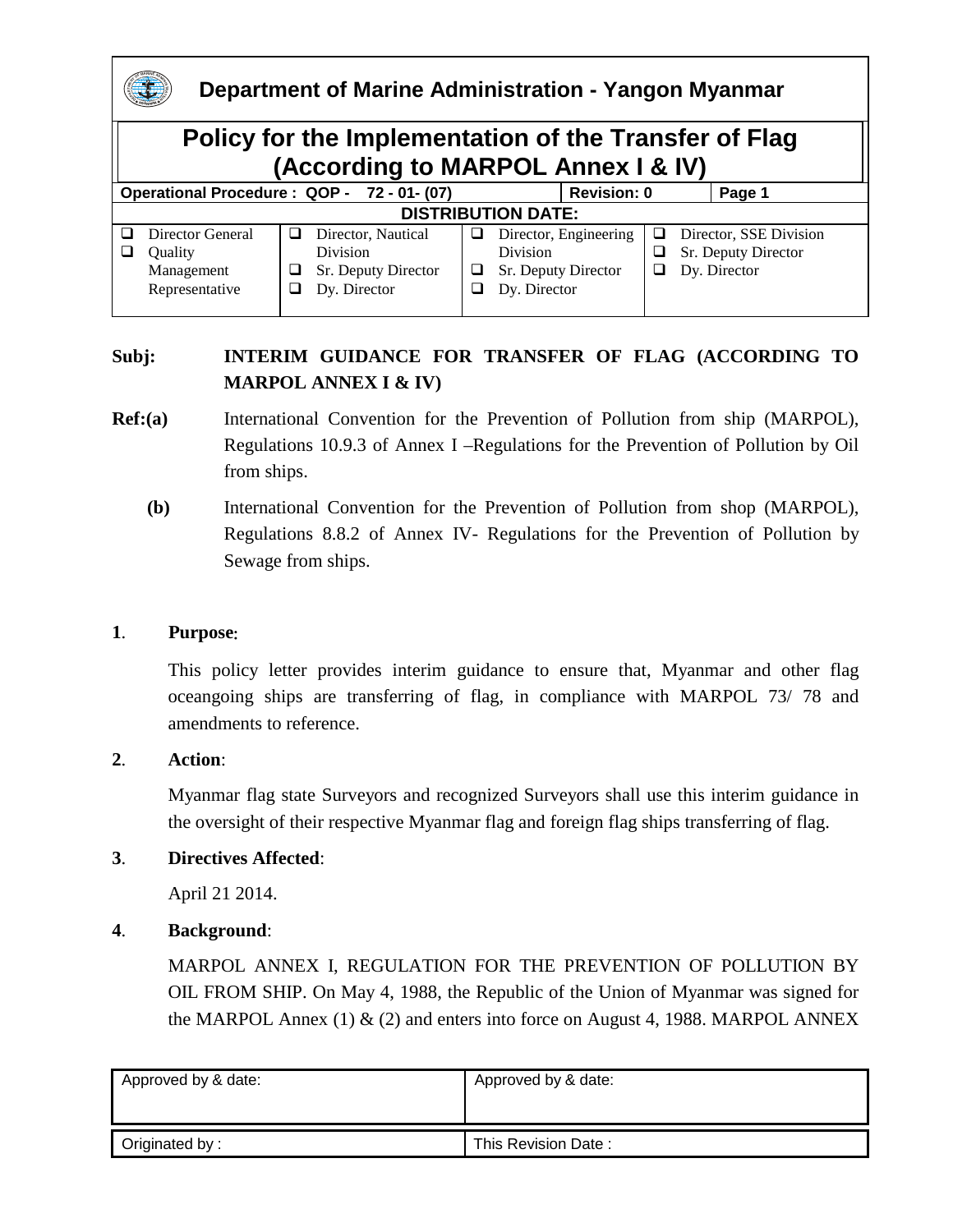# **Policy for the Implementation of the Transfer of Flag (According to MARPOL Annex I & IV)**

**Operational Procedure : QOP- 72 - 01- (07) Revision:** 0 **Page 2**

IV, REGULATION FOR THE PREVENTION OF POLLUTION BY SEWAGE FROM SHIP. On April 5, 2016, the Republic of the Union of Myanmar was signed for the MARPOL Annex IV and enters into force on July 5, 2016.

#### **5**. **Enforcement**:

Myanmar flag state officers should verify a foreign flag ship's compliance with MARPOL Annex - I during normally scheduled inspection. For Myanmar ships operating strictly on domestic routes, compliance should be verified by Myanmar Flag state Surveyors during normally scheduled inspections, but an educational outreach and awareness approach is encouraged. However, current enforcement options remain in place for willful and egregious violators or repeat offenders.

#### **6. Limitation** :

(a) For **MARPOL Annex – I**, Upon transfer of the ship to the flag of another State. A new certificate shall only be issued when the Government of the Republic of the Union of Myanmar issuing the new certificate is fully satisfied that the ship is in compliance with the requirements of regulations 6.4.1 and 6.4.2 of this Annex. In the case of a transfer between Parties, if requested within three months after the transfer has taken place, the Government of the Party whose flag the ship was formerly entitled to fly shall, as soon as possible, transmit to the Administration copies of the certificate carried by the ship before the transfer and, if available, copies of the relevant survey reports.

**Regulation 6.4.1** The condition of the ship and its equipment shall be maintained to conform with the provisions of the present Convention to ensure that the ship in all respects will remain fit to proceed to sea without presenting an unreasonable threat of harm to the marine environment.

**Regulation 6.4.2** After any survey of the ship under paragraph 1 of this regulation has been completed; no change shall be made in the structure, equipment, systems, fittings, arrangements or material covered by the survey, without the sanction of the Administration, except the direct replacement of such equipment and fittings.

**(b) For MARPOL Annex – IV,** Upon transfer of the ship to the flag of another State. A new certificate shall only be issued when the Government of the Republic of the Union of Myanmar issuing the new certificate is fully satisfied that the ship is in compliance with the requirements of regulations 4.7 and 4.8 of this Annex. In the case of a transfer between Parties, if requested within three months after the transfer has taken place, the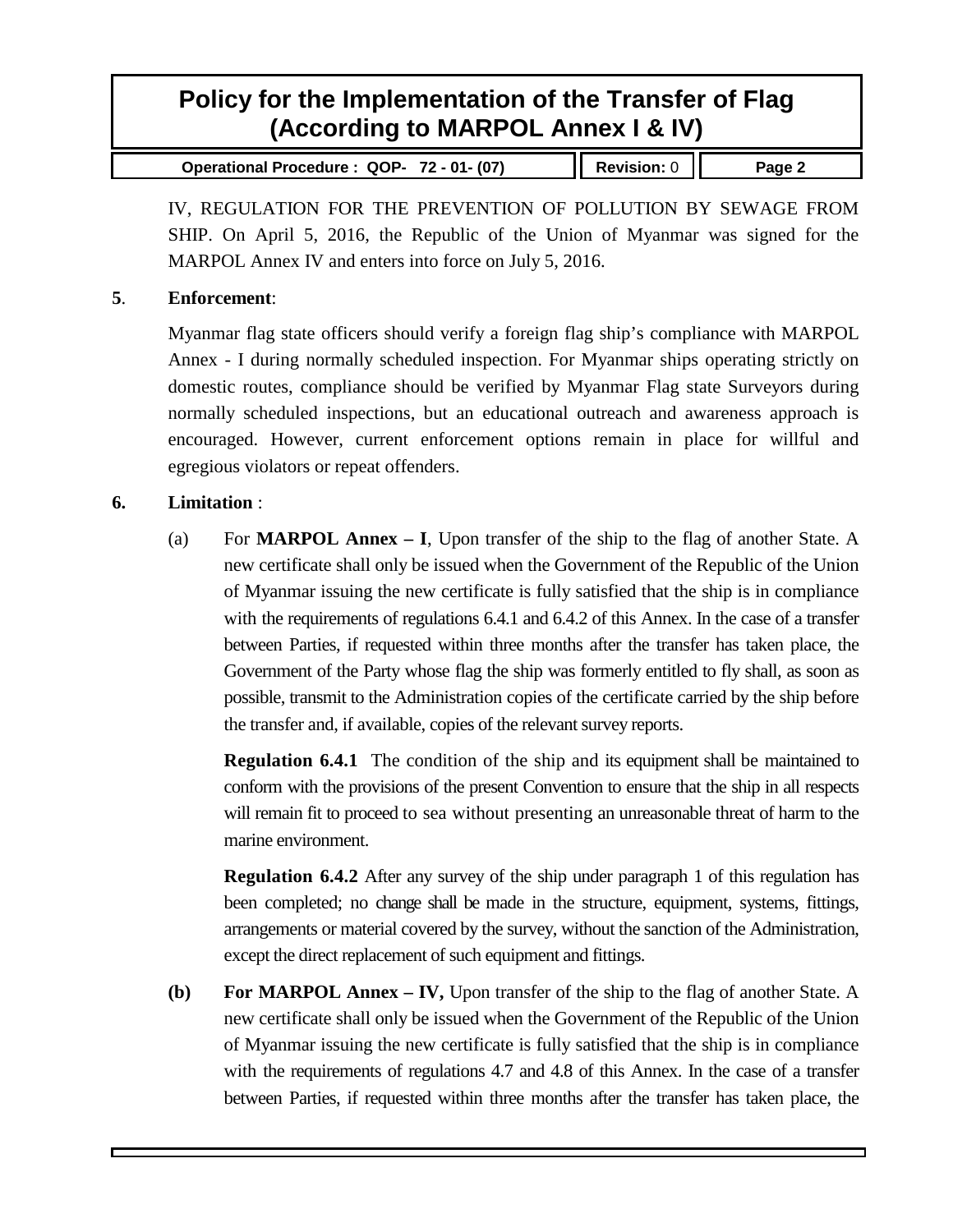# **Policy for the Implementation of the Transfer of Flag (According to MARPOL Annex I & IV)**

| Operational Procedure: QOP- 72 - 01- (07) | $\parallel$ Revision: 0 | Page 3 |
|-------------------------------------------|-------------------------|--------|
|-------------------------------------------|-------------------------|--------|

Government of the Party whose flag the ship was formerly entitled to fly shall, as soon as possible, transmit to the Administration copies of the certificate carried by the ship before the transfer and, if available, copies of the relevant survey reports.

**Regulation 4.7** The condition of the ship and its equipment shall be maintained to conform with the provisions of the present Convention to ensure that the ship in all respects will remain fit to proceed to sea without presenting an unreasonable threat of harm to the marine environment.

**Regulation 4.8** After any survey of the ship under paragraph 1 of this regulation has been completed; no change shall be made in the structure, equipment, systems, fittings, arrangements or material covered by the survey, without the sanction of the Administration, except the direct replacement of such equipment and fittings.

After completion of the following procedures the transfer of flag is accepted and issued Myanmar Government Certificates:-